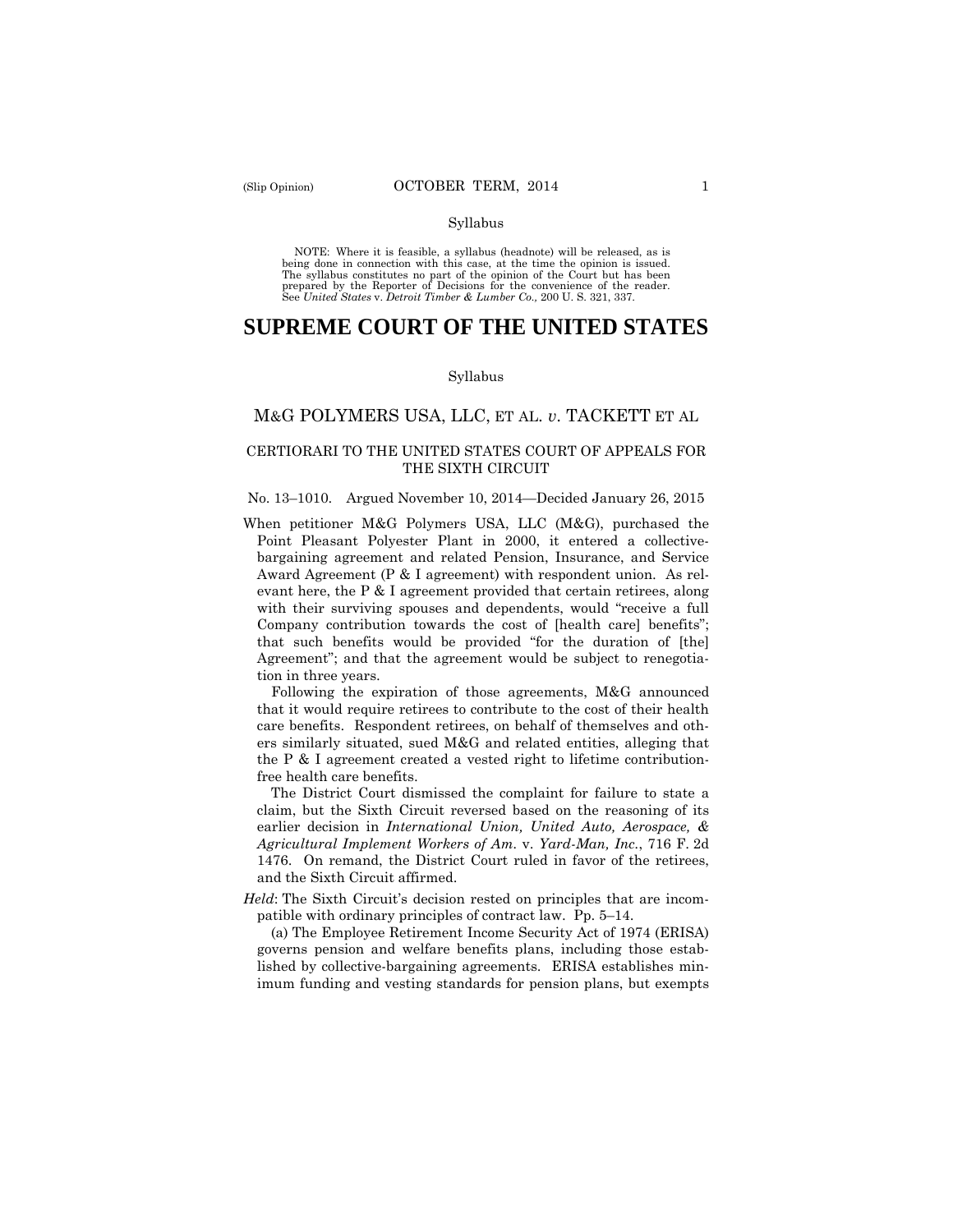#### Syllabus

welfare benefits plans—which provide the types of benefits at issue here—from those rules. See 29 U.S.C. §§1051(1), 1053, 1081(a)(2), 1083. "[E]mployers have large leeway to design . . . welfare plans as they see fit." *Black & Decker Disability Plan* v. *Nord*, 538 U. S. 822, 833. Pp. 5–7.

(b) This Court interprets collective-bargaining agreements, including those establishing ERISA plans, according to ordinary principles of contract law, at least when those principles are not inconsistent with federal labor policy. See *Textile Workers* v. *Lincoln Mills of Ala.,*  353 U. S. 448, 456–457. When a collective-bargaining agreement is unambiguous, its meaning must be ascertained in accordance with its plainly expressed intent. 11 R. Lord, Williston on Contracts §30:6, p. 108. P. 7.

(c) In *Yard-Man,* the Sixth Circuit found a provision governing retiree insurance benefits ambiguous as to the duration of those benefits; and, looking to other provisions of the agreement, purported to apply ordinary contract law to resolve the ambiguity. First, the court inferred from the existence of termination provisions for other benefits that the absence of a termination provision specifically addressing retiree benefits expressed an intent to vest those benefits for life. The court then purported to apply the rule that contracts should be interpreted to avoid illusory promises, reasoning that, absent vesting, the promise would be illusory for the subset of retirees who would not become eligible for those benefits before the contract expired. Finally, the court relied on "the context" of labor negotiations to resolve the ambiguity, inferring that the parties would have intended such benefits to vest for life because they are not mandatory subjects of collective bargaining; are "typically understood as a form of delayed compensation," 716 F. 2d, at 1482; and are keyed to the acquisition of retirement status. The court concluded that these contextual clues "outweigh[ed] any contrary implications derived from a routine duration clause." *Id.,* at 1483. The Sixth Circuit has since extended its *Yard-Man* analysis in a series of other cases. Pp. 7–10.

(d) The inferences applied in *Yard-Man* and its progeny do not represent ordinary principles of contract law. *Yard-Man* distorts the attempt to ascertain the intention of the parties by placing a thumb on the scale in favor of vested retiree benefits in all collective-bargaining agreements. Rather than relying on known customs and usages in a particular industry as proven by the parties, the *Yard-Man* court relied on its own suppositions about the intentions of parties negotiating retiree benefits. It then compounded the error by applying those suppositions indiscriminately across industries. Furthermore, the Sixth Circuit's refusal to apply general durational clauses to provisions governing retiree benefits distorts an agreement's text and con-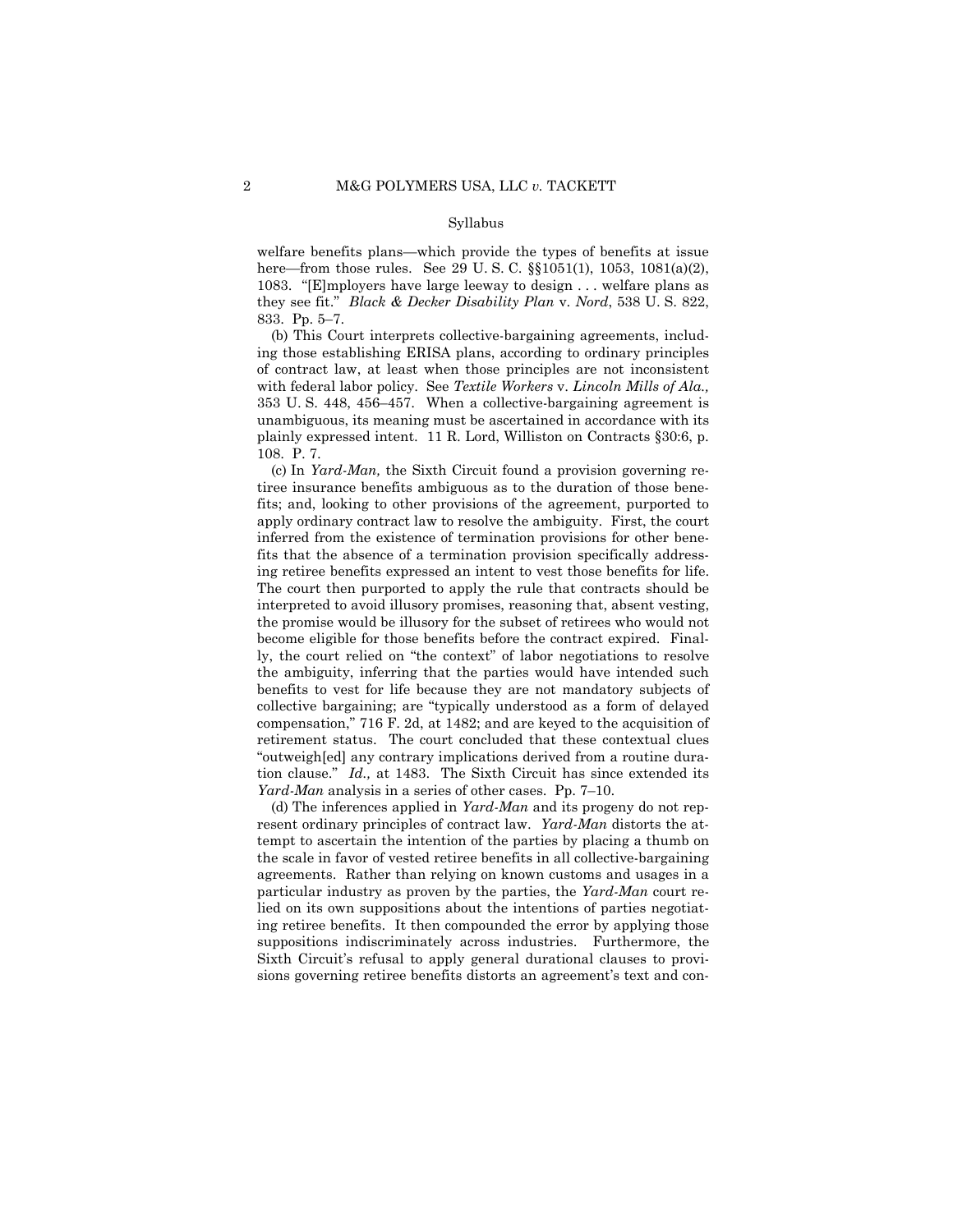### Syllabus

flicts with the principle that a written agreement is presumed to encompass the whole agreement of the parties.

Perhaps tugged by its inferences, the Sixth Circuit also misapplied the illusory promises doctrine. It construed provisions that admittedly benefited some class of retirees as "illusory" merely because they did not benefit *all* retirees. That interpretation is a contradiction in terms—a promise that is "partly illusory" is by definition not illusory. And its use of this doctrine is particularly inappropriate in the context of collective-bargaining agreements, which often include provisions inapplicable to some category of employees.

The Sixth Circuit also failed even to consider other traditional contract principles, including the rule that courts should not construe ambiguous writings to create lifetime promises and the rule that "contractual obligations will cease, in the ordinary course, upon termination of the bargaining agreement," *Litton Financial Printing Div., Litton Business Systems, Inc.* v. *NLRB*, 501 U. S. 190, 207. Pp. 10–14.

(e) Though there is no doubt that *Yard-Man* and its progeny affected the outcome here, the Sixth Circuit should be the first to review the agreements under ordinary principles of contract law. P. 14.

733 F. 3d 589, vacated and remanded.

 THOMAS, J., delivered the opinion for a unanimous Court. GINSBURG, J., filed a concurring opinion, in which BREYER, SOTOMAYOR, and KAGAN, JJ., joined.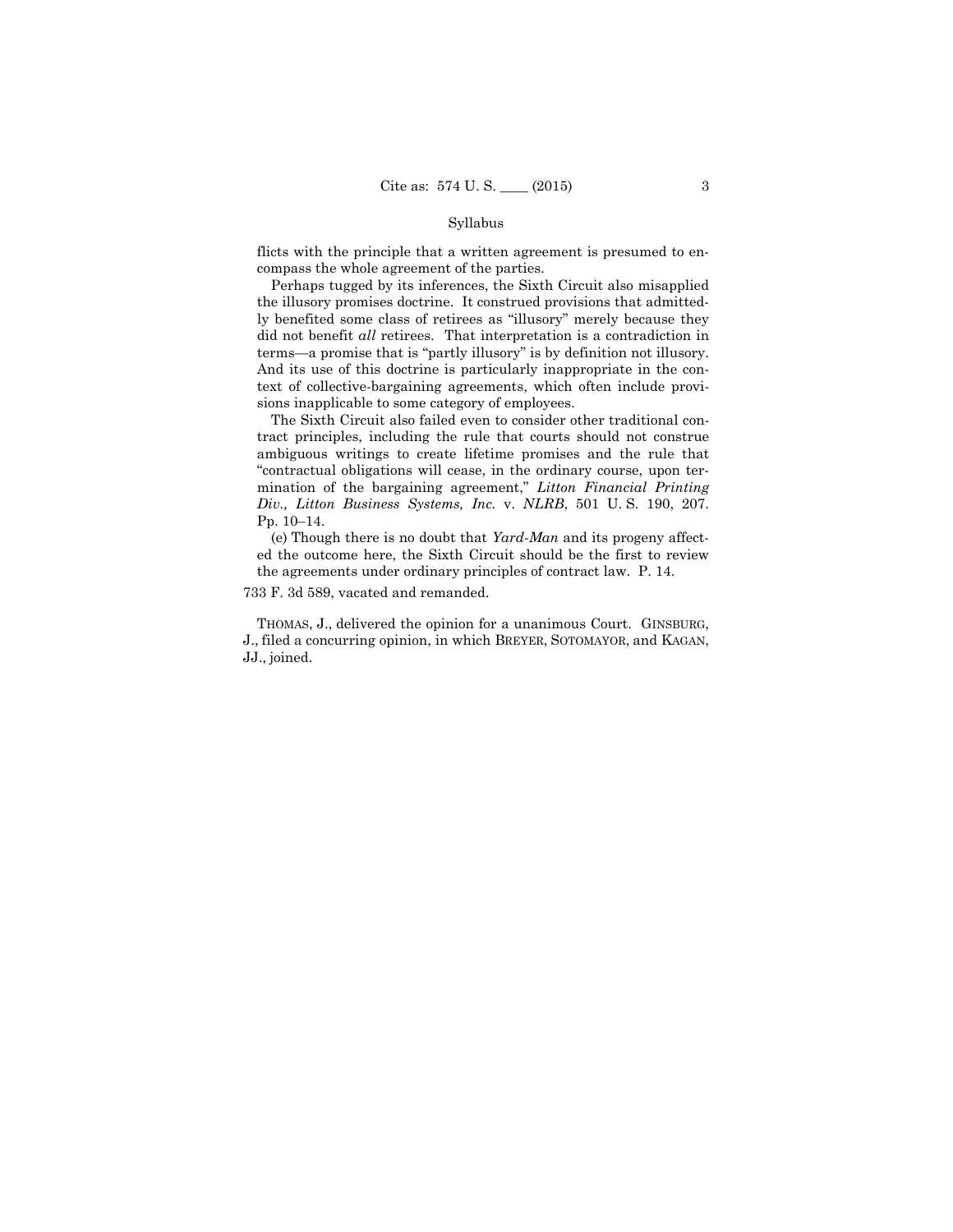preliminary print of the United States Reports. Readers are requested to notify the Reporter of Decisions, Supreme Court of the United States, Wash- ington, D. C. 20543, of any typographical or other formal errors, in order that corrections may be made before the preliminary print goes to press. NOTICE: This opinion is subject to formal revision before publication in the

## $\frac{1}{2}$  ,  $\frac{1}{2}$  ,  $\frac{1}{2}$  ,  $\frac{1}{2}$  ,  $\frac{1}{2}$  ,  $\frac{1}{2}$  ,  $\frac{1}{2}$ **SUPREME COURT OF THE UNITED STATES**

#### $\frac{1}{2}$  ,  $\frac{1}{2}$  ,  $\frac{1}{2}$  ,  $\frac{1}{2}$  ,  $\frac{1}{2}$  ,  $\frac{1}{2}$ No. 13–1010

## M&G POLYMERS USA, LLC, ET AL., PETITIONERS *v.* HOBERT FREEL TACKETT ET AL.

## ON WRIT OF CERTIORARI TO THE UNITED STATES COURT OF APPEALS FOR THE SIXTH CIRCUIT

#### [January 26, 2015]

## JUSTICE THOMAS delivered the opinion of the Court.

This case arises out of a disagreement between a group of retired employees and their former employer about the meaning of certain expired collective-bargaining agreements. The retirees (and their former union) claim that these agreements created a right to lifetime contributionfree health care benefits for retirees, their surviving spouses, and their dependents. The employer, for its part, claims that those provisions terminated when the agreements expired. The United States Court of Appeals for the Sixth Circuit sided with the retirees, relying on its conclusion in *International Union, United Auto, Aerospace, & Agricultural Implement Workers of Am.* v. *Yard-Man, Inc.*, 716 F. 2d 1476, 1479 (1983), that retiree health care benefits are unlikely to be left up to future negotiations. We granted certiorari and now conclude that such reasoning is incompatible with ordinary principles of contract law. We therefore vacate the judgment of the Court of Appeals and remand for it to apply ordinary principles of contract law in the first instance.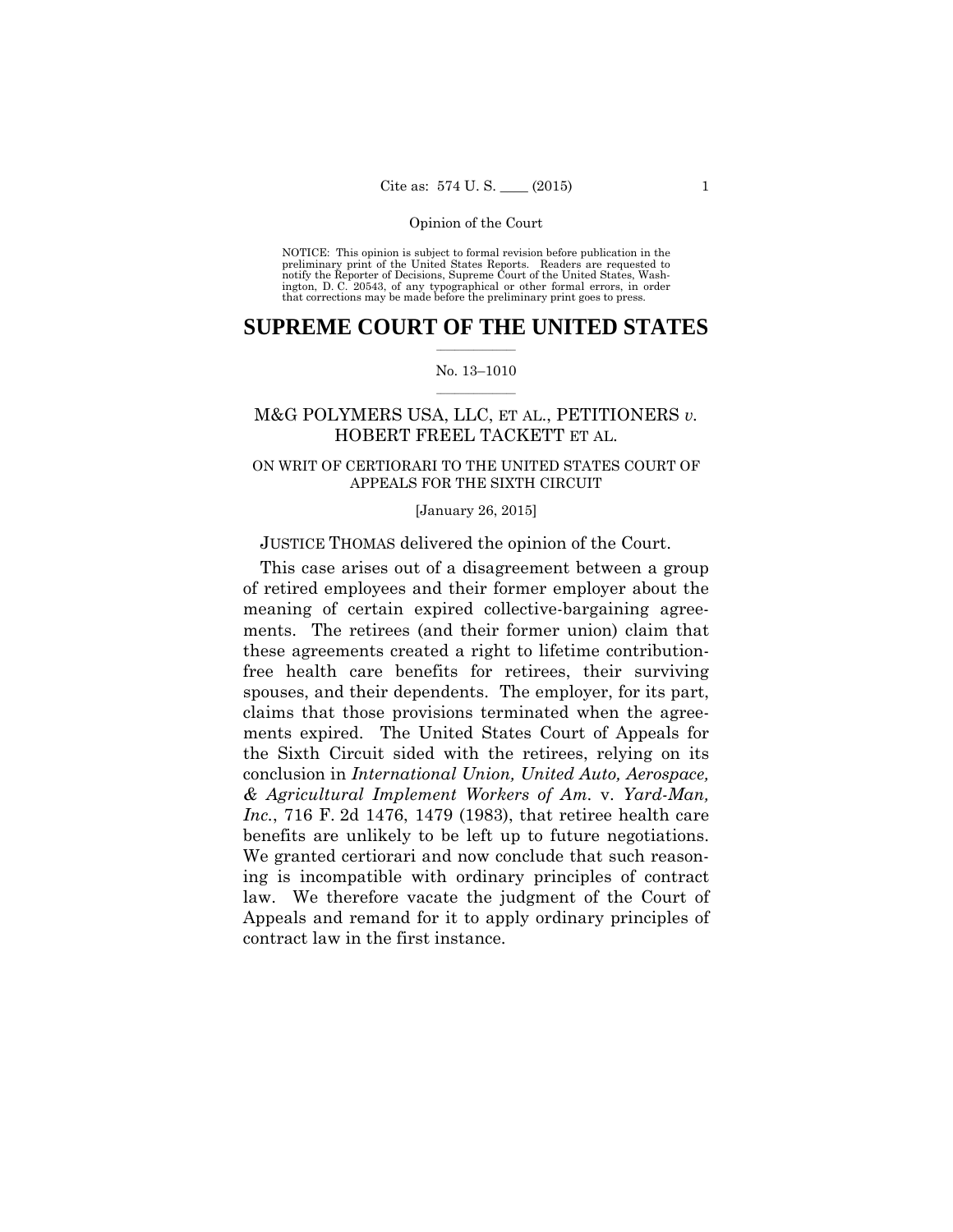# I

A

Respondents Hobert Freel Tackett, Woodrow K. Pyles, and Harlan B. Conley worked at (and retired from) the Point Pleasant Polyester Plant in Apple Grove, West Virginia (hereinafter referred to as the Plant). During their employment, respondent United Steel, Paper and Forestry, Rubber, Manufacturing, Energy, Allied Industrial and Service Workers International Union, AFL-CIO-CLC, or its predecessor unions (hereinafter referred to as the Union), represented them in collective bargaining. Tackett and Pyles retired in 1996, and Conley retired in 1998. They represent a class of retired employees from the Plant, along with their surviving spouses and other dependents. Petitioner M&G Polymers USA, LLC, is the current owner of the Plant.

When M&G purchased the Plant in 2000, it entered a master collective-bargaining agreement and a Pension, Insurance, and Service Award Agreement (P & I agreement) with the Union, generally similar to agreements the Union had negotiated with M&G's predecessor. The P & I agreement provided for retiree health care benefits as follows:

"Employees who retire on or after January 1, 1996 and who are eligible for and receiving a monthly pension under the 1993 Pension Plan . . . whose full years of attained age and full years of attained continuous service . . . at the time of retirement equals 95 or more points will receive a full Company contribution towards the cost of [health care] benefits described in this Exhibit  $B-1$ .... Employees who have less than 95 points at the time of retirement will receive a reduced Company contribution. The Company contribution will be reduced by 2% for every point less than 95. Employees will be required to pay the balance of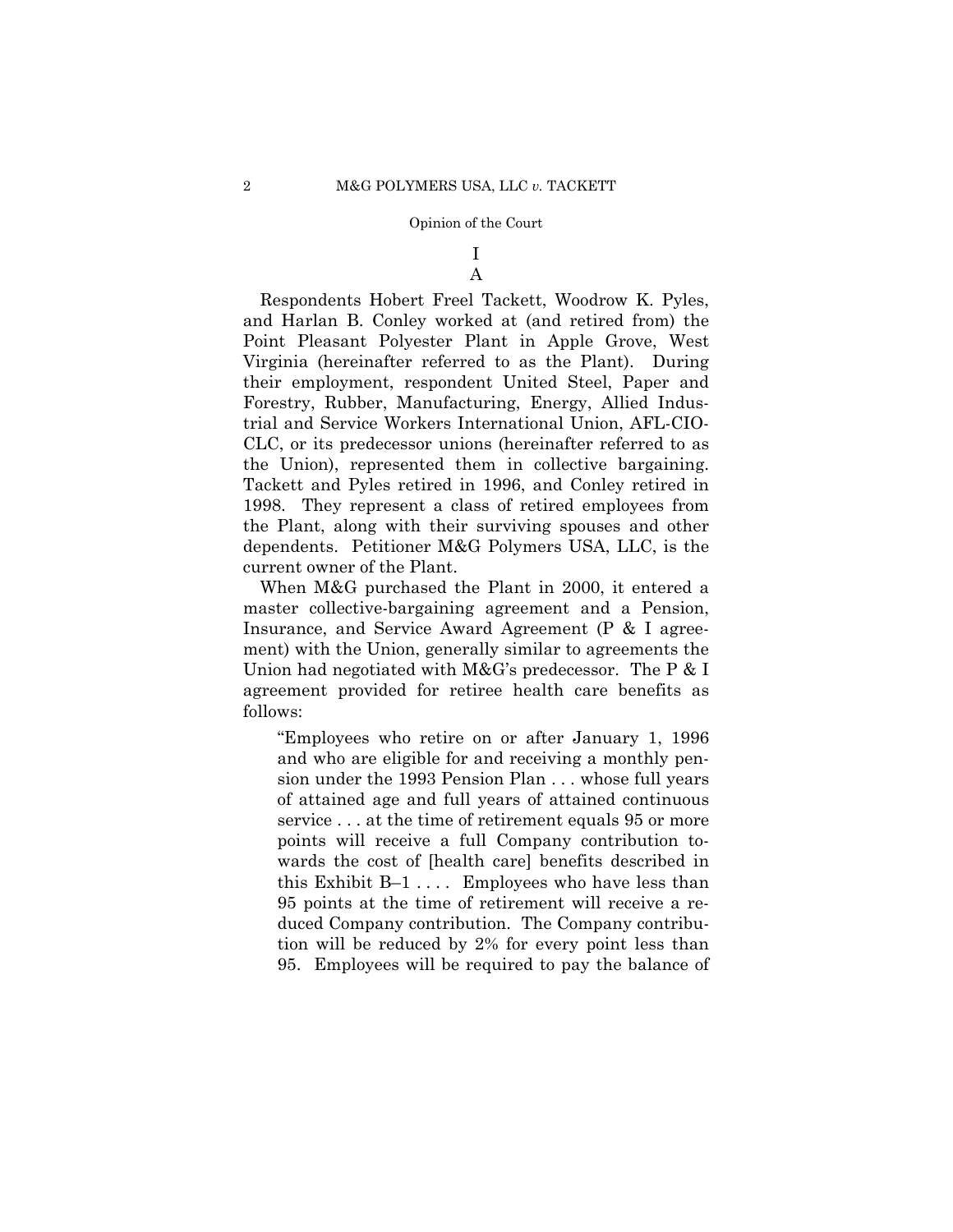the health care contribution, as estimated by the Company annually in advance, for the [health care] benefits described in this Exhibit B–1. Failure to pay the required medical contribution will result in cancellation of coverage." App. 415–416.

Exhibit B–1, which described the health care benefits at issue, opened with the following durational clause: "Effective January 1, 1998, and for the duration of this Agreement thereafter, the Employer will provide the following program of hospital benefits, hospital-medical benefits, surgical benefits and prescription drug benefits for eligible employees and their dependents . . . . " *Id.,* at 377–378 (emphasis deleted). The P & I agreement provided for renegotiation of its terms in three years.<sup>1</sup>

B

In December 2006, M&G announced that it would begin requiring retirees to contribute to the cost of their health care benefits. Respondent retirees, on behalf of themselves and others similarly situated, sued M&G and related entities, alleging that the decision to require these contributions breached both the collective-bargaining agreement and the P & I agreement, in violation of §301 of the Labor Management Relations Act, 1947 (LMRA) and §502(a)(1)(B) of the Employee Retirement Income Security Act of 1974 (ERISA), 88 Stat. 891.<sup>2</sup> Specifically, the retirees alleged that M&G had promised to provide lifetime contribution-free health care benefits for them, their surviving spouses, and their dependents. They pointed to

——————

<sup>&</sup>lt;sup>1</sup>In accordance with this provision, M&G and the Union began bargaining anew in 2003, ultimately reaching a new agreement in 2005. The provisions of the existing agreements remained in effect during the course of those negotiations. See App. to Pet. for Cert. 25, n. 1. 2The Union was a plaintiff in the suit and is a respondent here. For

ease of reference, we refer to the respondents collectively as "the retirees."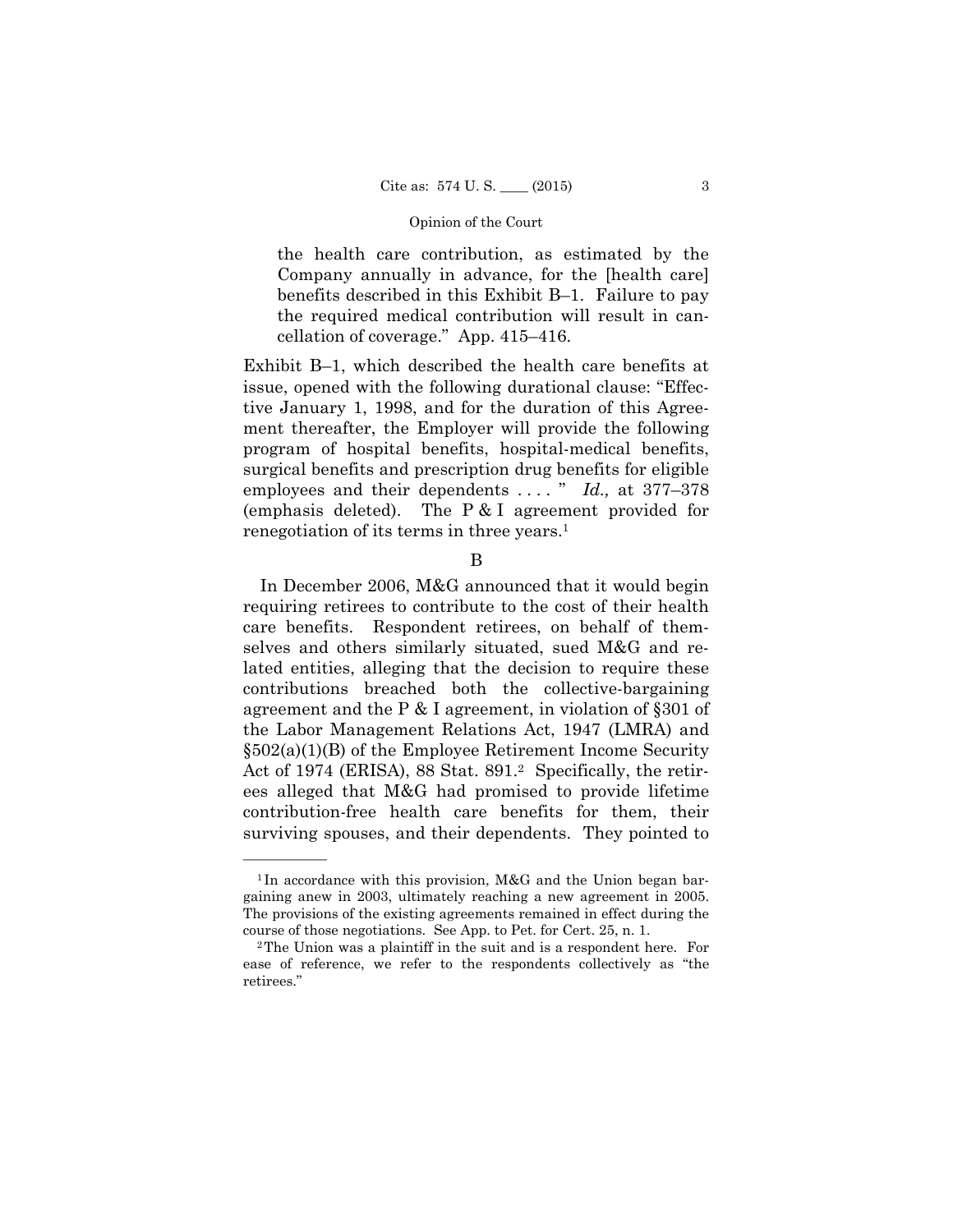the language in the 2000 P & I agreement providing that employees with a certain level of seniority "will receive a full Company contribution towards the cost of [health care] benefits described in . . . Exhibit B–1." The retirees alleged that, with this promise, M&G had created a vested right to such benefits that continued beyond the expiration of the 2000 P & I agreement.

The District Court dismissed the complaint for failure to state a claim. 523 F. Supp. 2d 684, 696 (SD Ohio 2007). It concluded that the cited language unambiguously did not create a vested right to retiree benefits.

The Court of Appeals reversed based on the reasoning of its earlier decision in *Yard-Man*. 561 F. 3d 478 (CA6 2009) (*Tackett I*). *Yard-Man* involved a similar claim that an employer had breached a collective-bargaining agreement when it terminated retiree benefits. 716 F. 2d, at 1478. Although the court found the text of the provision in that case ambiguous, it relied on the "context" of labor negotiations to resolve that ambiguity in favor of the retirees' interpretation. *Id.,* at 1482. Specifically, the court inferred that parties to collective bargaining would intend retiree benefits to vest for life because such benefits are "not mandatory" or required to be included in collectivebargaining agreements, are "typically understood as a form of delayed compensation or reward for past services," and are keyed to the acquisition of retirement status. *Ibid.* The court concluded that these inferences "outweigh[ed] any contrary implications [about the termination of retiree benefits] derived from" general termination clauses. *Id.*, at 1483.

 Applying the *Yard-Man* inferences on review of the District Court's dismissal of the action, the Court of Appeals concluded that the retirees had stated a plausible claim. *Tackett I*, 561 F. 3d, at 490. "Keeping in mind the context of the labor-management negotiations identified in *Yard-Man*," the court found "it unlikely that [the Union]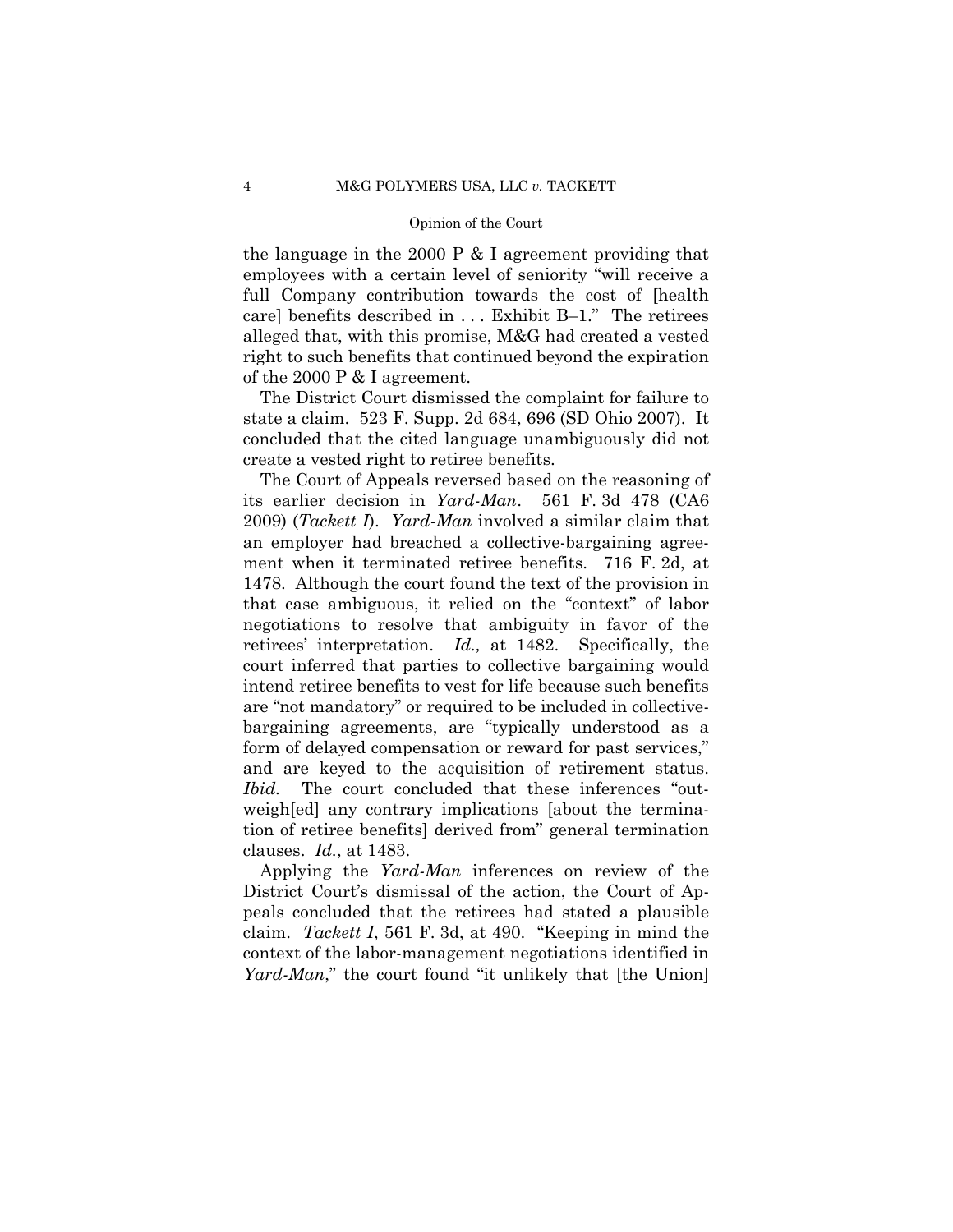change the level of contribution." *Ibid.* The court conwould agree to language that ensures its members a 'full Company contribution,' if the company could unilaterally strued the language about "employees" contributing to their health care premiums as limited to employees who had not attained the requisite seniority points to be entitled to a full company contribution. *Ibid.* And it discerned an intent to vest lifetime contribution-free health care benefits from provisions tying eligibility for health care benefits to eligibility for pension benefits. *Id.*, at 490–491.

On remand, the District Court conducted a bench trial and ruled in favor of the retirees. It declined to revisit the question whether the P & I agreement created a vested right to retiree benefits, concluding that the Court of Appeals had definitively resolved that issue. It then issued a permanent injunction ordering M&G to reinstate contribution-free health care benefits for the individual respondents and similarly situated retirees. 853 F. Supp. 2d 697 (SD Ohio 2012).

The Court of Appeals affirmed, concluding that, although the District Court had erred in treating *Tackett I* as a conclusive resolution of the meaning of the P & I agreement, it had not erred in "presum[ing]" that, "in the absence of extrinsic evidence to the contrary, the agreements indicated an intent to vest lifetime contribution-free benefits." 733 F. 3d 589, 600 (CA6 2013) (*Tackett II*). And because the District Court had concluded that the proffered extrinsic evidence was inapplicable, it had not clearly erred in finding that the agreement created those vested rights.

We granted certiorari,  $572$  U.S.  $\_\_$  (2014), and now vacate and remand.

II

This case is about the interpretation of collectivebargaining agreements that define rights to welfare bene-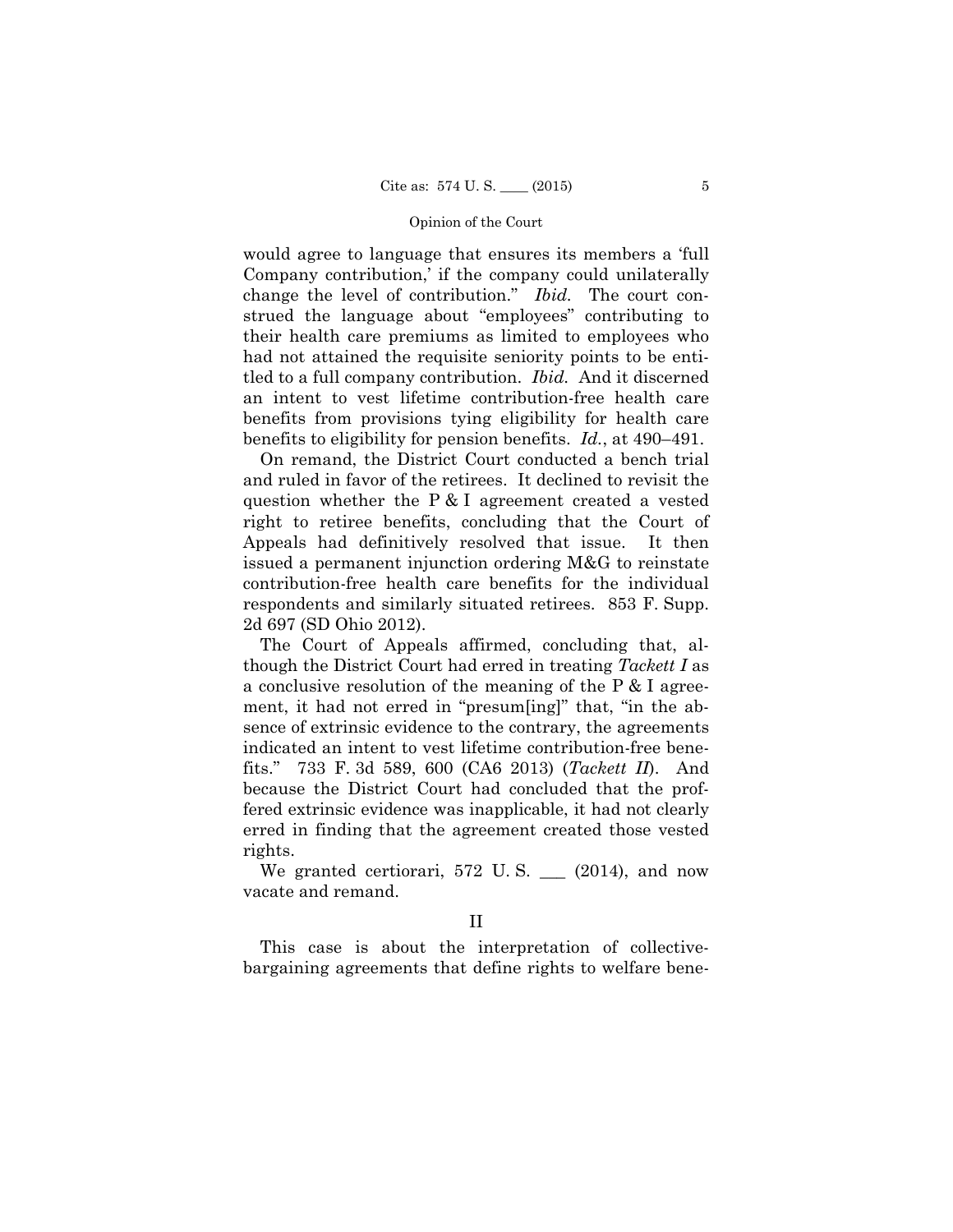fits plans. The LMRA grants federal courts jurisdiction to resolve disputes between employers and labor unions about collective-bargaining agreements. 29 U. S. C. §185. When collective-bargaining agreements create pension or welfare benefits plans, those plans are subject to rules established in ERISA. ERISA defines pension plans as plans, funds, or programs that "provid[e] retirement income to employees" or that "resul[t] in a deferral of income." §1002(2)(A). It defines welfare benefits plans as plans, funds, or programs established or maintained to provide participants with additional benefits, such as life insurance and disability coverage. §1002(1).

ERISA treats these two types of plans differently. Although ERISA imposes elaborate minimum funding and vesting standards for pension plans, §§1053, 1082, 1083, 1084, it explicitly exempts welfare benefits plans from those rules,  $\S(1051(1), 1081(a)(1)$ . Welfare benefits plans must be "established and maintained pursuant to a written instrument,"  $$1102(a)(1)$ , but "[e]mployers or other plan sponsors are generally free under ERISA, for any reason at any time, to adopt, modify, or terminate welfare plans," *Curtiss-Wright Corp.* v. *Schoonejongen*, 514 U. S. 73, 78 (1995). As we have previously recognized, "[E]mployers have large leeway to design disability and other welfare plans as they see fit." *Black & Decker Disability Plan* v. *Nord*, 538 U. S. 822, 833 (2003). And, we have observed, the rule that contractual "provisions ordinarily should be enforced as written is especially appropriate when enforcing an ERISA [welfare benefits] plan." *Heimeshoff* v. *Hartford Life & Accident Ins. Co.*, 571 U. S.  $\mu$ ,  $\mu$  (2013) (slip op., at 7). That is because the "focus on the written terms of the plan is the linchpin of a system that is not so complex that administrative costs, or litigation expenses, unduly discourage employers from offering [welfare benefits] plans in the first place." *Id.,* at \_\_\_ (slip op., at 8) (internal quotation marks, brackets, and citation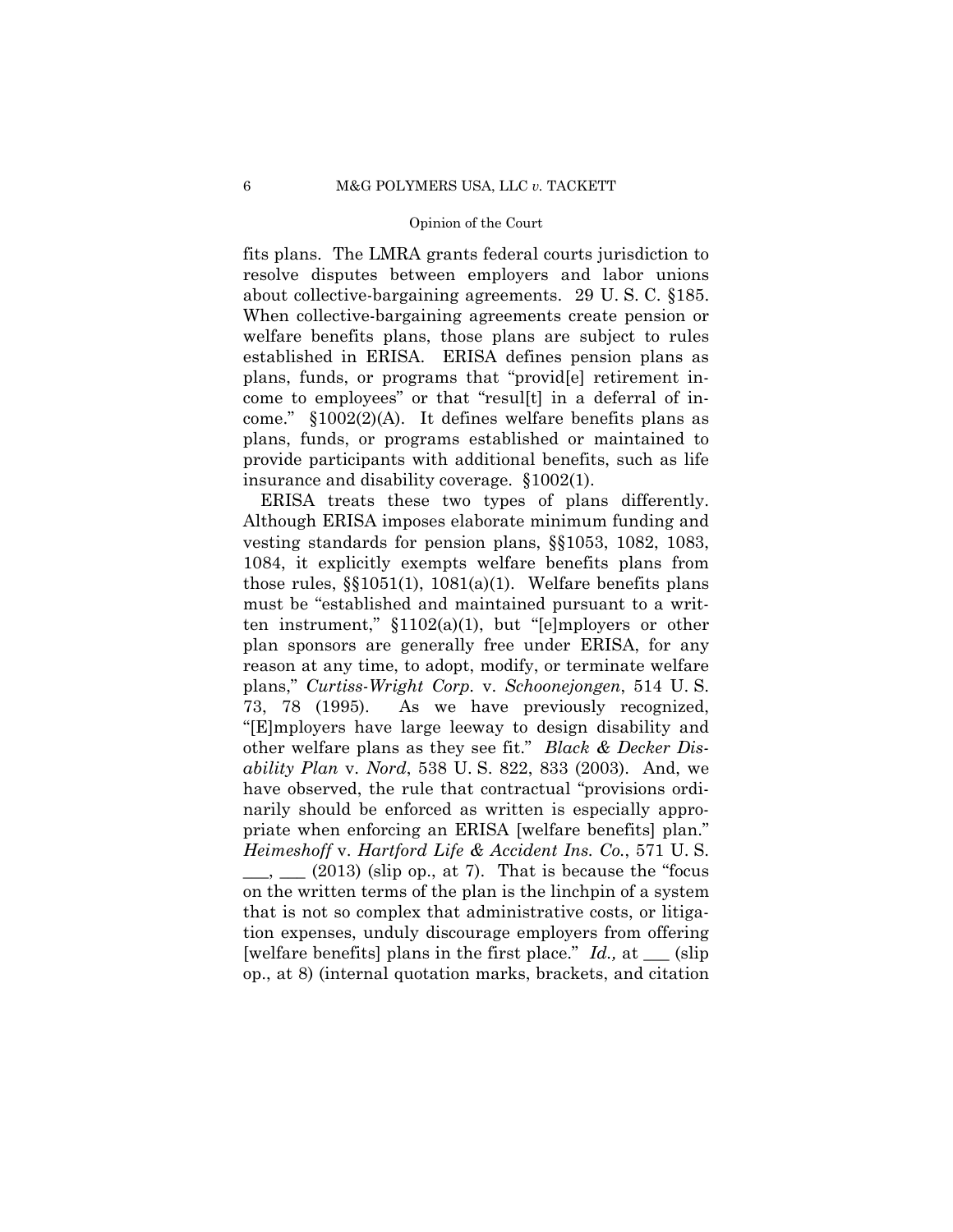omitted).

We interpret collective-bargaining agreements, including those establishing ERISA plans, according to ordinary principles of contract law, at least when those principles are not inconsistent with federal labor policy. See *Textile Workers* v. *Lincoln Mills of Ala.*, 353 U. S. 448, 456–457 (1957). "In this endeavor, as with any other contract, the parties' intentions control." *Stolt-Nielsen S. A.* v. *Animal-Feeds Int'l Corp.*, 559 U. S. 662, 682 (2010) (internal quotation marks omitted). "Where the words of a contract in writing are clear and unambiguous, its meaning is to be ascertained in accordance with its plainly expressed intent." 11 R. Lord, Williston on Contracts §30:6, p. 108 (4th ed. 2012) (Williston) (internal quotation marks omitted).

In this case, the Court of Appeals applied the *Yard-Man*  inferences to conclude that, in the absence of extrinsic evidence to the contrary, the provisions of the contract indicated an intent to vest retirees with lifetime benefits. *Tackett II*, 733 F. 3d, at 599–600. As we now explain, those inferences conflict with ordinary principles of contract law.

III

## A 1

The Court of Appeals has long insisted that its *Yard-Man* inferences are drawn from ordinary contract law. In *Yard-Man* itself, the court purported to apply "traditional rules for contractual interpretation." 716 F. 2d, at 1479. The court first concluded that the provision governing retiree insurance benefits—which stated only that the employer "will provide" such benefits—was ambiguous as to the duration of those benefits. *Id.,* at 1480. To resolve that ambiguity, it looked to other provisions of the agreement. The agreement included provisions for terminating active employees' insurance benefits in the case of layoffs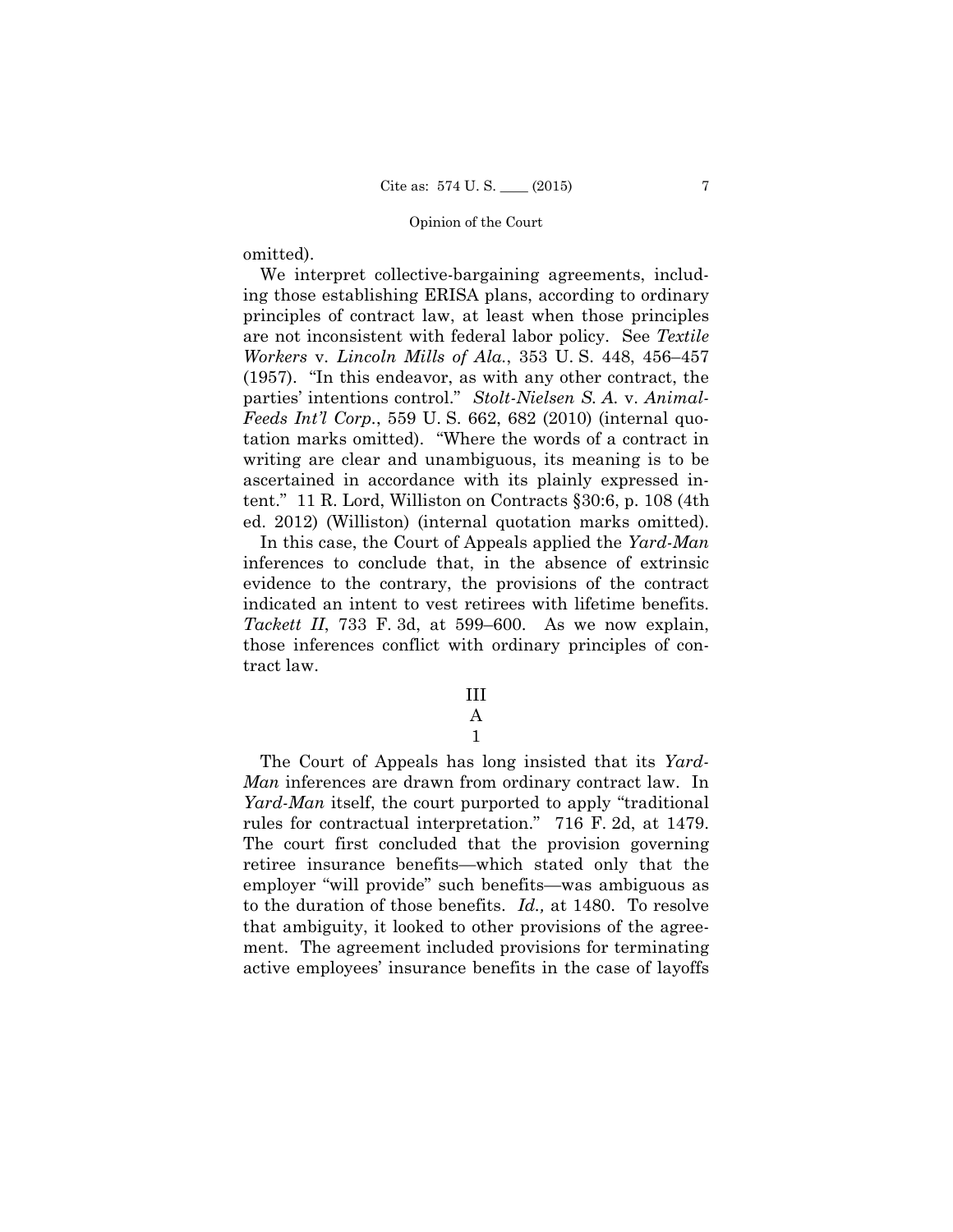and for terminating benefits for a retiree's spouse and dependents in case of the retiree's death before the expiration of the collective-bargaining agreement, but no provision specifically addressed the duration of retiree health care benefits. *Id.,* at 1481–1482. From the existence of these termination provisions and the absence of a termination provision specifically addressing retiree benefits, the court inferred an intent to vest those retiree benefits for life.

The court then purported to apply the rule that contracts should be interpreted to avoid illusory promises. It noted that the retiree insurance provisions "contain[ed] a promise that the company will pay an early retiree's insurance upon such retiree reaching age 65 but that the retiree must bear the cost of company insurance until that time." *Id.,* at 1481. Employees could retire at age 55, but the agreement containing this promise applied only for a 3-year term. *Ibid.* Thus, retirees between the ages of 55 and 62 would not turn 65 and become eligible for the company contribution before the 3-year agreement expired. In light of this fact, the court reasoned that the promise would be "completely illusory for many early retirees under age 62" if the retiree benefits terminated when the contract expired. *Ibid.* 

Finally, the court turned to "the context" of labor negotiations. *Id.,* at 1482. It observed that "[b]enefits for retirees are . . . not mandatory subjects of collective bargaining" and that "employees are presumably aware that the union owes no obligation to bargain for continued benefits for retirees." *Ibid.* Based on these observations, the court concluded that "it is unlikely that such benefits . . . would be left to the contingencies of future negotiations." *Ibid*. It also asserted that "retiree benefits are in a sense 'status' benefits which, as such, carry with them an inference that they continue so long as the prerequisite status is maintained." *Ibid.*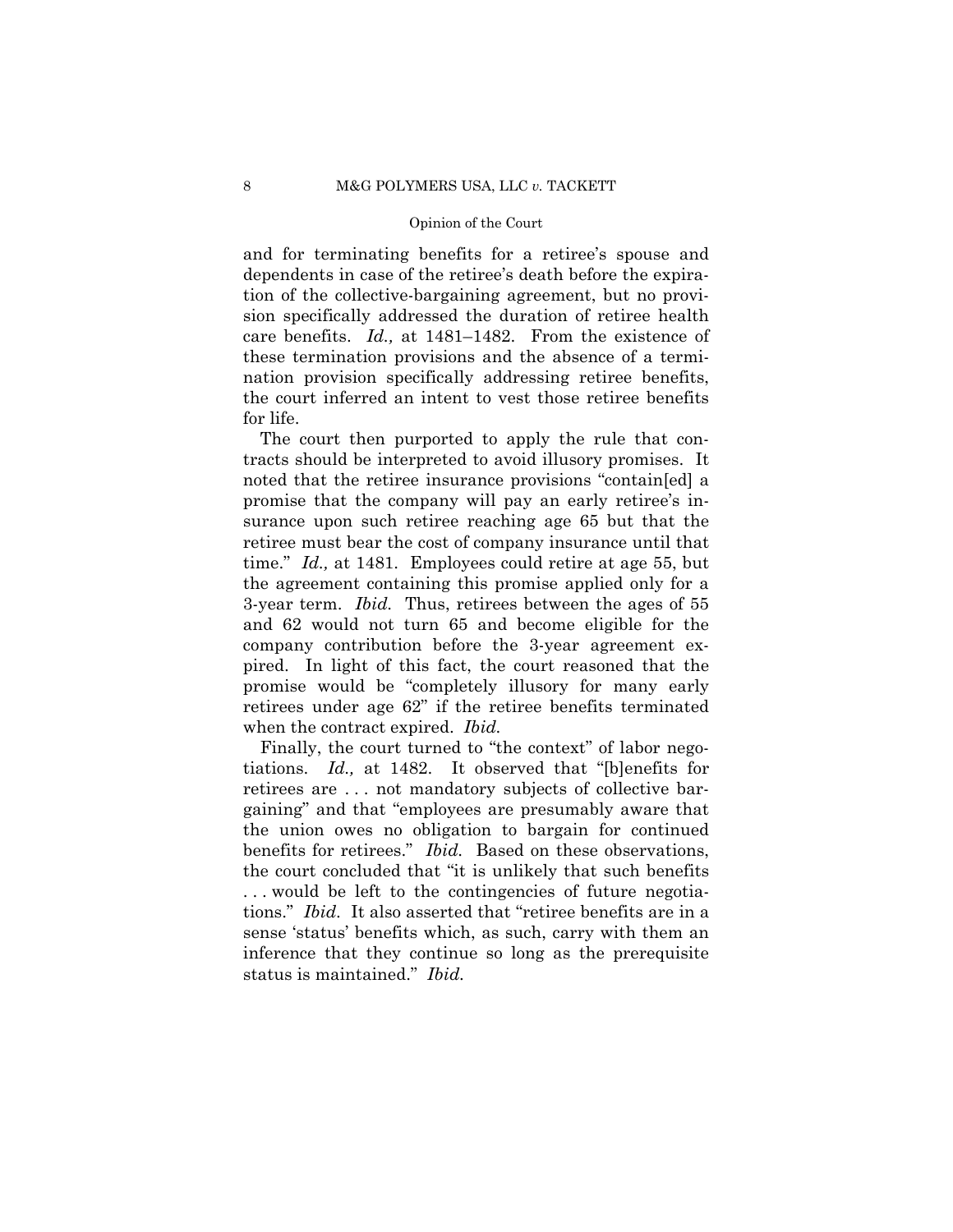Although the contract included a general durational clause—meaning that the contract itself would expire at a set time—the court concluded that these contextual clues "outweigh[ed] any contrary implications derived from a routine duration clause." *Id.,* at 1483.

2

Two years after *Yard-Man*, the court took this analysis even further. In a dispute between retirees and a steel company over retiree health insurance benefits, it construed the language "will continue to provide at its expense, supplemental medicare and major medical benefits for Pensioners aged 65 and over" to "*unambiguously* confe[r]" lifetime benefits. *Policy* v. *Powell Pressed Steel Co.*, 770 F. 2d 609, 615 (CA6 1985) (emphasis added). Yet it had interpreted similar language—"will provide insurance benefits equal to the active group"—to be *ambiguous* in *Yard-Man*. The court refused to give any weight to provisions that supported a contrary construction—namely, one establishing a fund to pay pension, but not welfare, benefits, and another providing for the continuation of pension, but not welfare, benefits after the agreement expired. *Policy,* 770 F. 2d, at 615–616. According to the court, a contrary interpretation "would render the Company's promise [of benefits for retirees aged 65 and over] in substantial part nugatory and illusory" to retirees who were 62 or younger when the 3-year agreement was signed. *Ibid.* And it faulted the District Court for failing "to give effect" to *Yard-Man*'s admonition "that retiree benefits normally . . . are interminable." 770 F. 2d, at 616.

The Court of Appeals has continued to extend the reasoning of *Yard-Man*. Relying on *Yard-Man*'s statement that context considerations outweigh the effect of a general termination clause, it has concluded that, "'[a]bsent specific durational language referring to retiree benefits themselves,' a general durational clause *says nothing*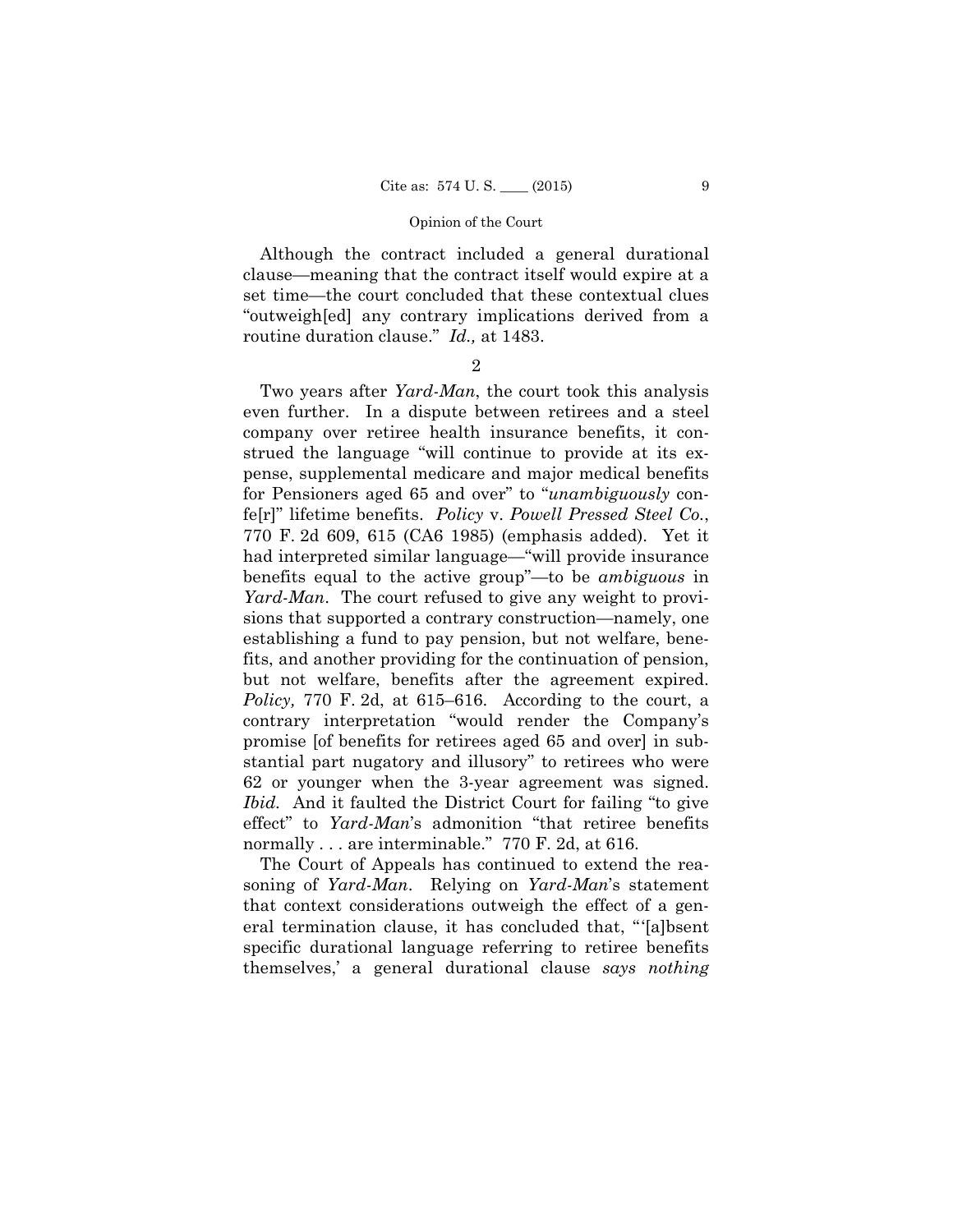about the vesting of retiree benefits." *Noe* v. *PolyOne Corp.*, 520 F. 3d 548, 555 (CA6 2008) (emphasis added). It has also held that a provision that "ties eligibility for retirement-health benefits to eligibility for a pension . . . [leaves] little room for debate that retirees' health benefits ves[t] upon retirement." *Id.*, at 558 (internal quotation marks omitted). Commenting on these extensions of *Yard-Man*, the court has acknowledged that "there is a reasonable argument to be made that, while th[e] court has repeatedly cautioned that *Yard-Man* does not create a presumption of vesting, [it] ha[s] gone on to apply just such a presumption." *Cole* v. *ArvinMeritor, Inc.*, 549 F. 3d 1064, 1074 (CA6 2008).

B

We disagree with the Court of Appeals' assessment that the inferences applied in *Yard-Man* and its progeny represent ordinary principles of contract law.

As an initial matter, *Yard-Man* violates ordinary contract principles by placing a thumb on the scale in favor of vested retiree benefits in all collective-bargaining agreements. That rule has no basis in ordinary principles of contract law. And it distorts the attempt "to ascertain the intention of *the parties.*" 11 Williston §30:2, at 18 (emphasis added); see also *Stolt-Nielsen*, 559 U. S., at 682. *Yard-Man*'s assessment of likely behavior in collective bargaining is too speculative and too far removed from the context of any particular contract to be useful in discerning the parties' intention.

And the Court of Appeals derived its assessment of likely behavior not from record evidence, but instead from its own suppositions about the intentions of employees, unions, and employers negotiating retiree benefits. See *Yard-Man*, 716 F. 2d, at 1482. For example, it asserted, without any foundation, that, "when . . . parties contract for benefits which accrue upon achievement of retiree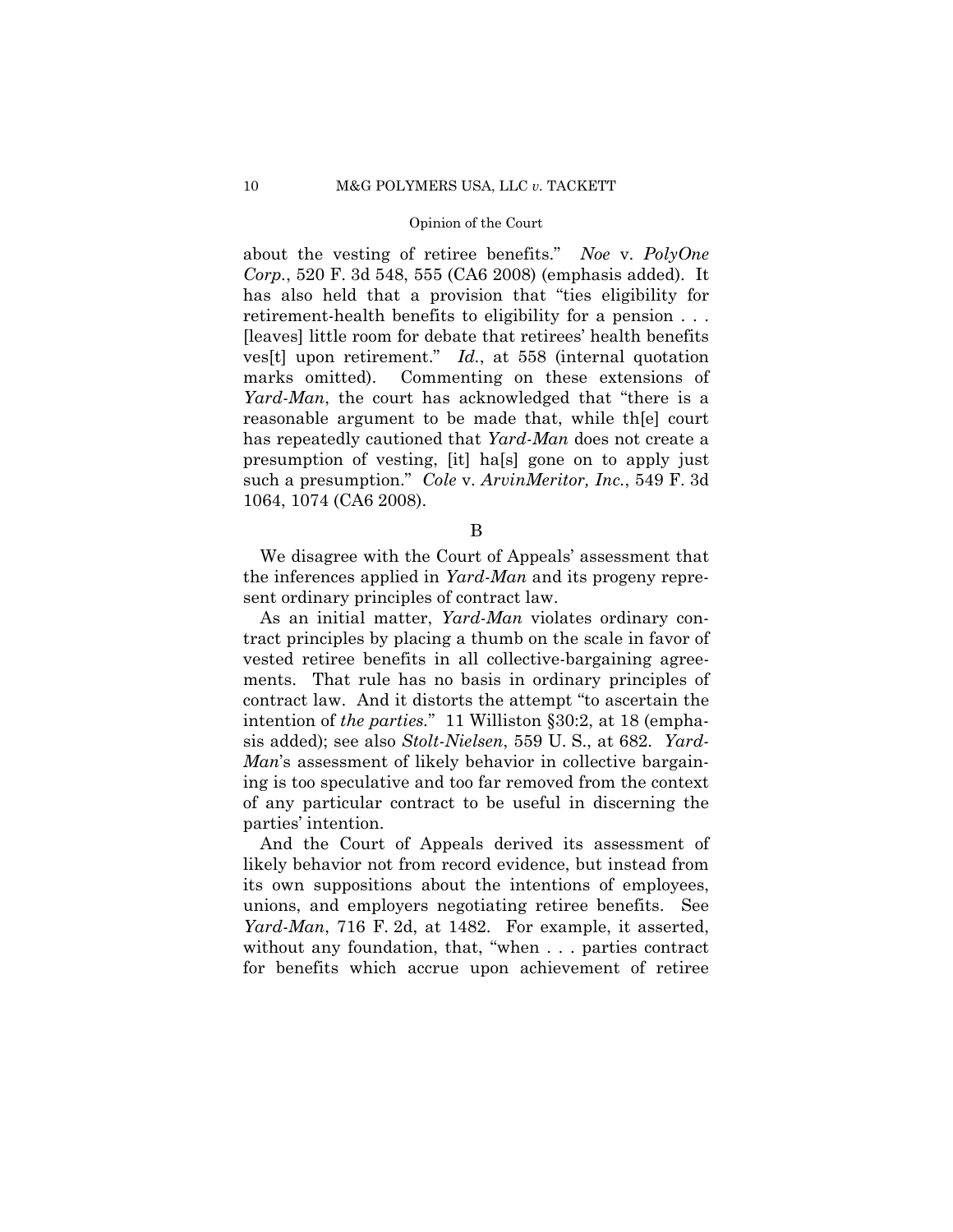status, there is an inference that the parties likely intended those benefits to continue as long as the beneficiary remains a retiree." *Ibid.*; see also *ibid.* ("[I]t is unlikely that [retiree] benefits . . . would be left to the contingencies of future negotiations"). Although a court may look to known customs or usages in a particular industry to determine the meaning of a contract, the parties must prove those customs or usages using affirmative evidentiary support in a given case. 12 Williston §34:3; accord, *Robinson* v. *United States*, 13 Wall. 363, 366 (1872); *Oelricks* v. *Ford*, 23 How. 49, 61–62 (1860). *Yard-Man* relied on no record evidence indicating that employers and unions in that industry customarily vest retiree benefits. Worse, the Court of Appeals has taken the inferences in *Yard-Man*  and applied them indiscriminately across industries. See*, e.g., Cole*, *supra*, at 1074 (automobile); *Armistead* v. *Vernitron Corp.*, 944 F. 2d 1287, 1297 (CA6 1991) (electronics); *Policy*, *supra*, at 618 (steel).

Because the Court of Appeals did not ground its *Yard-Man* inferences in any record evidence, it is unsurprising that the inferences rest on a shaky factual foundation. For example, *Yard-Man* relied in part on the premise that retiree health care benefits are not subjects of mandatory collective bargaining. Parties, however, can and do voluntarily agree to make retiree benefits a subject of mandatory collective bargaining. Indeed, the employer and union in this case entered such an agreement in 2001. App. 435–436. *Yard-Man* also relied on the premise that retiree benefits are a form of deferred compensation, but that characterization is contrary to Congress' determination otherwise. In ERISA, Congress specifically defined plans that "resul[t] in a deferral of income by employees" as pension plans,  $$1002(2)(A)(ii)$ , and plans that offer medical benefits as welfare plans, §1002(1)(A). Thus, retiree health care benefits are not a form of deferred compensation.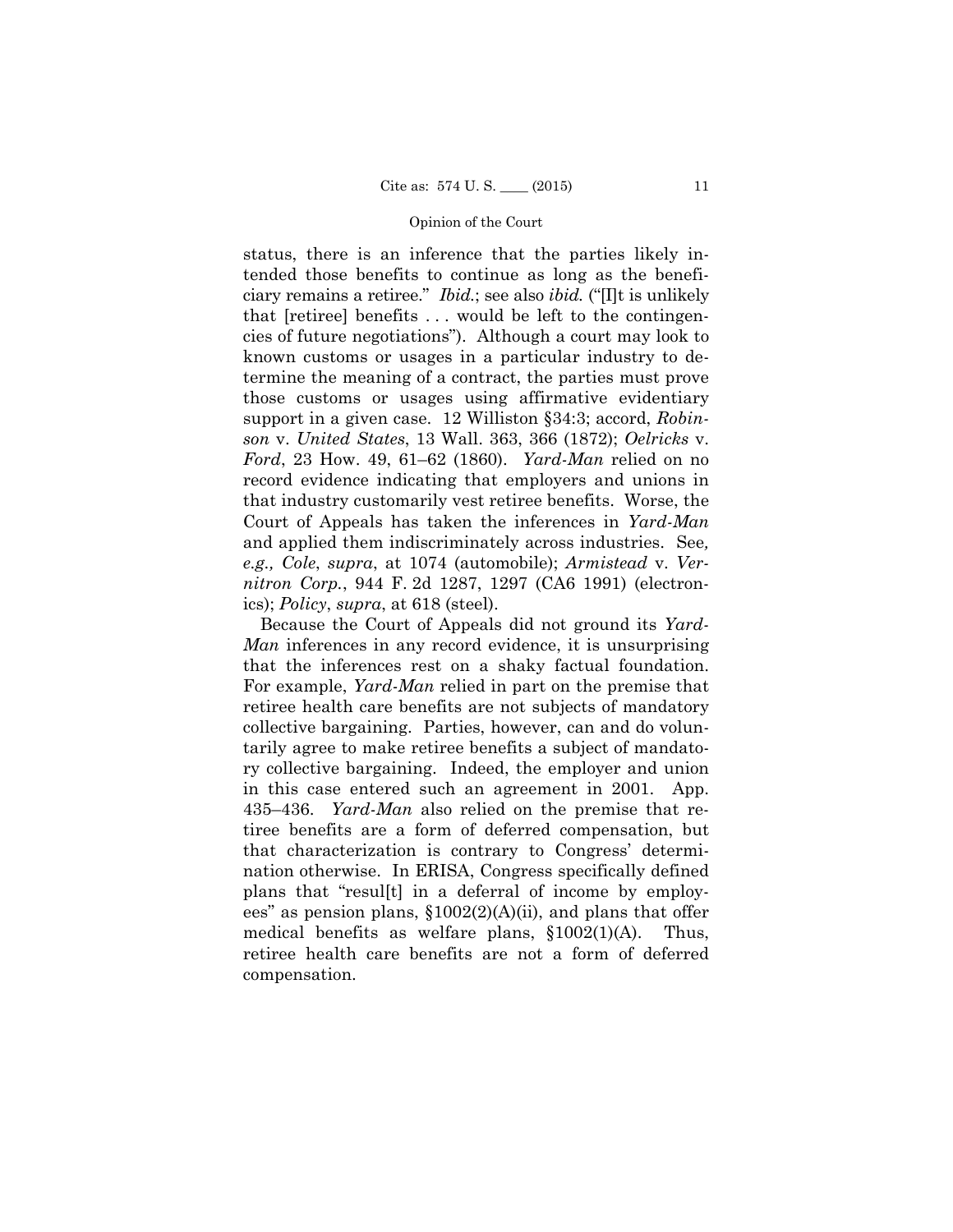Further compounding this error, the Court of Appeals has refused to apply general durational clauses to provisions governing retiree benefits. Having inferred that parties would not leave retiree benefits to the contingencies of future negotiations, and that retiree benefits generally last as long as the recipient remains a retiree, the court in *Yard-Man* explicitly concluded that these inferences "outweigh[ed] any contrary implications derived from a routine duration clause terminating the agreement generally." 716 F. 2d*,* at 1482–1483. The court's subsequent decisions went even further, requiring a contract to include a specific durational clause for retiree health care benefits to prevent vesting. *E.g., Noe*, *supra*, at 555. These decisions distort the text of the agreement and conflict with the principle of contract law that the written agreement is presumed to encompass the whole agreement of the parties. See 1 W. Story, Law of Contracts §780 (M. Bigelow ed., 5th ed. 1874); see also 11 Williston §31:5.

 promise that is "partly*"* illusory is by definition not illusory. Perhaps tugged by these inferences, the Court of Appeals misapplied other traditional principles of contract law, including the illusory promises doctrine. That doctrine instructs courts to avoid constructions of contracts that would render promises illusory because such promises cannot serve as consideration for a contract. See 3 Williston §7:7 (4th ed. 2008). But the Court of Appeals construed provisions that admittedly benefited some class of retirees as "illusory" merely because they did not equally benefit *all* retirees. See *Yard-Man*, *supra*, at 1480– 1481. That interpretation is a contradiction in terms—a If it benefits some class of retirees, then it may serve as consideration for the union's promises. And the court's interpretation is particularly inappropriate in the context of collective-bargaining agreements, which are negotiated on behalf of a broad category of individuals and consequently will often include provisions inapplicable to some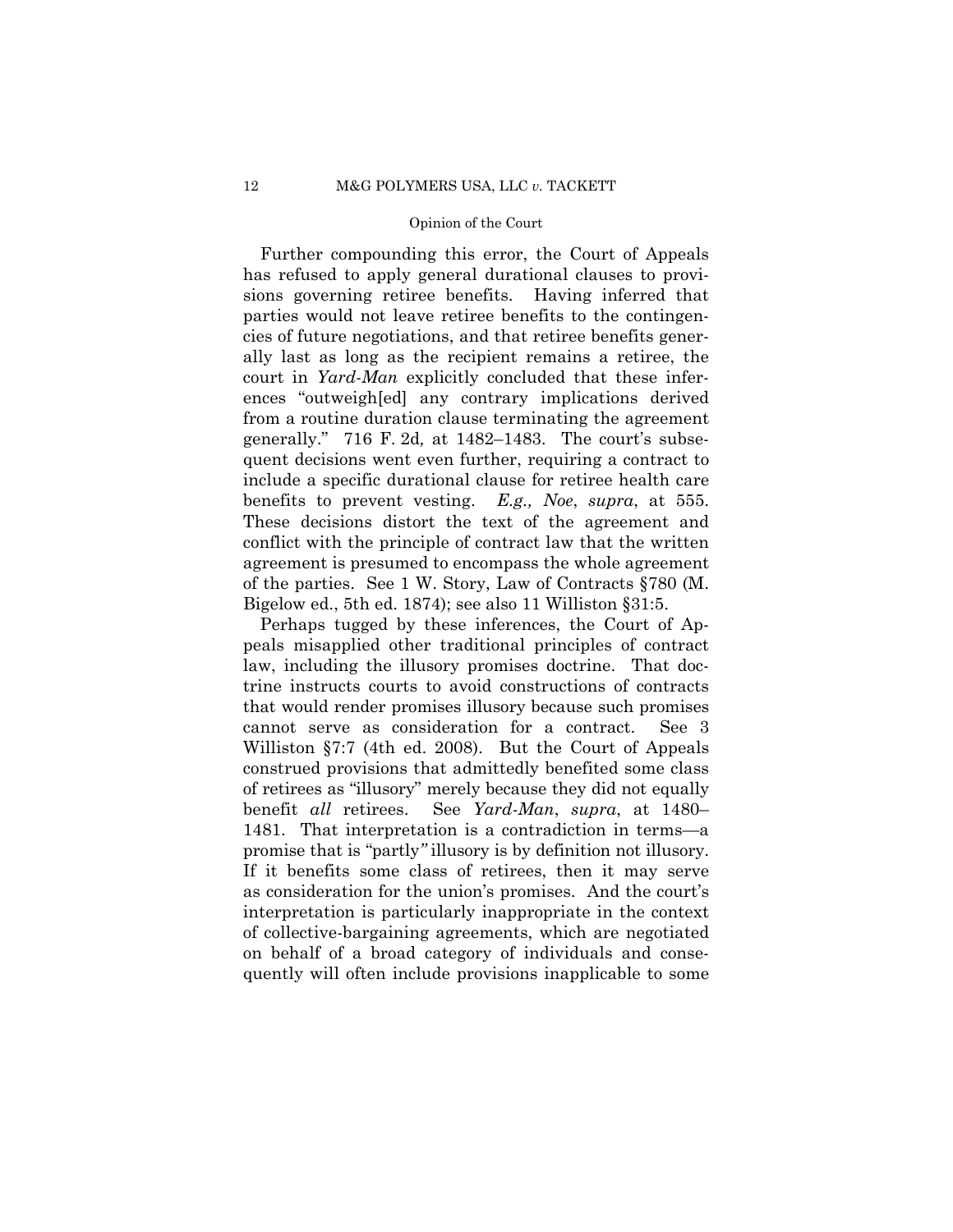category of employees.

 conferred is [not] subject to this stricture." *Yard-Man*, The Court of Appeals also failed even to consider the traditional principle that courts should not construe ambiguous writings to create lifetime promises. See 3 A. Corbin, Corbin on Contracts §553, p. 216 (1960) (explaining that contracts that are silent as to their duration will ordinarily be treated not as "operative in perpetuity" but as "operative for a reasonable time" (internal quotation marks omitted)). The court recognized that "traditional rules of contractual interpretation require a clear manifestation of intent before conferring a benefit or obligation," but asserted that "the duration of the benefit once clearly *supra*, at 1481, n. 2. In stark contrast to this assertion, however, the court later applied that very stricture to noncollectively bargained contracts offering retiree benefits. See *Sprague* v. *General Motors Corp.*, 133 F. 3d 388, 400 (CA6 1998) ("To vest benefits is to render them forever unalterable. Because vesting of welfare plan benefits is not required by law, an employer's commitment to vest such benefits is not to be inferred lightly; the intent to vest must be found in the plan documents and must be stated in clear and express language" (internal quotation marks omitted)). The different treatment of these two types of employment contracts only underscores *Yard-Man*'s deviation from ordinary principles of contract law.

Similarly, the Court of Appeals failed to consider the traditional principle that "contractual obligations will cease, in the ordinary course, upon termination of the bargaining agreement." *Litton Financial Printing Div., Litton Business Systems, Inc.* v. *NLRB*, 501 U. S. 190, 207 (1991). That principle does not preclude the conclusion that the parties intended to vest lifetime benefits for retirees. Indeed, we have already recognized that "a collective-bargaining agreement [may] provid[e] in explicit terms that certain benefits continue after the agreement's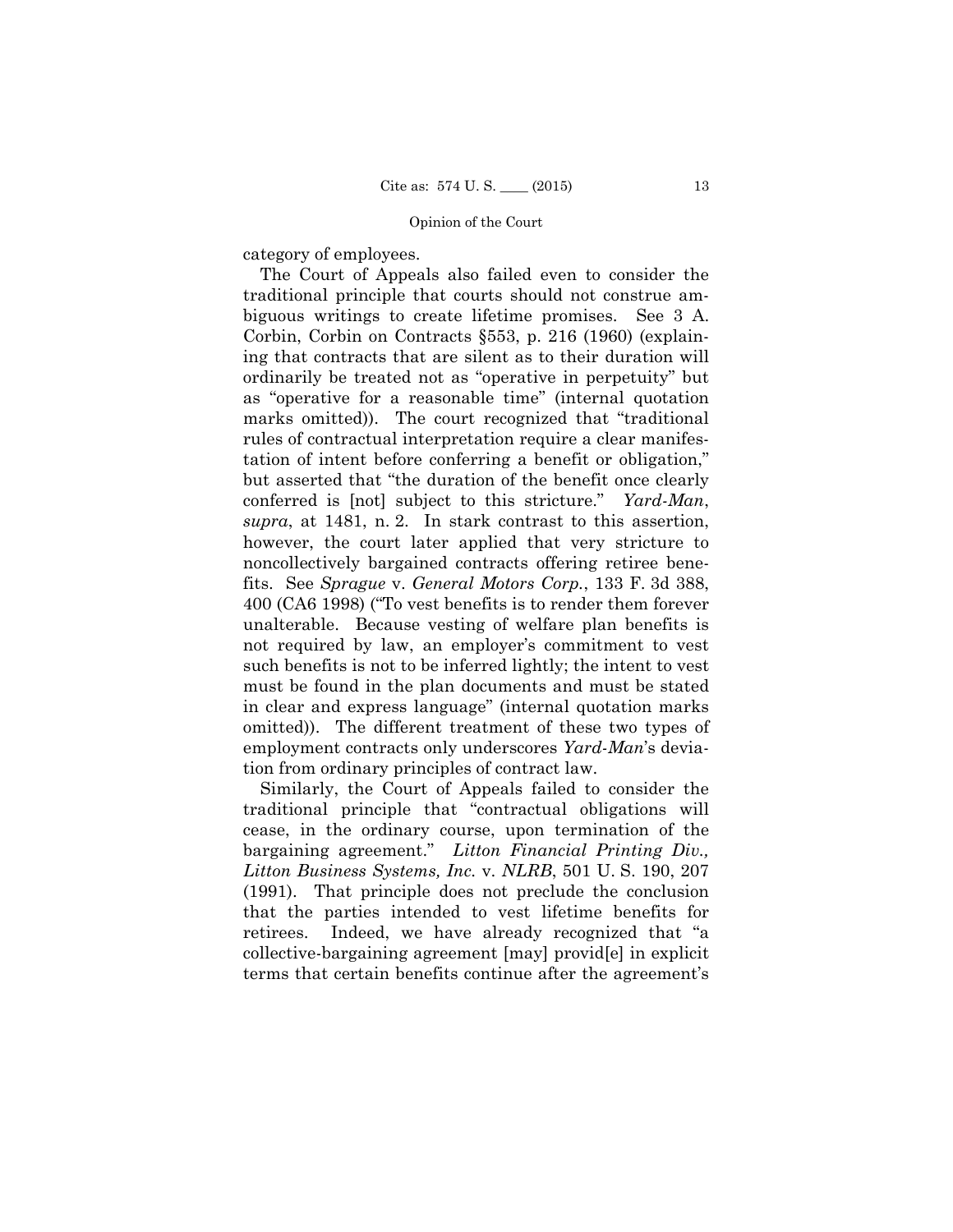expiration." *Ibid.* But when a contract is silent as to the duration of retiree benefits, a court may not infer that the parties intended those benefits to vest for life.

 $\mathcal{C}$ 

There is no doubt that *Yard-Man* and its progeny affected the outcome here. As in its previous decisions, the Court of Appeals here cited the "context of . . . labormanagement negotiations" and reasoned that the Union likely would not have agreed to language ensuring its members a "full Company contribution" if the company could change the level of that contribution. *Tackett I*, 561 F. 3d, at 490 (internal quotation marks omitted). It similarly concluded that the tying of eligibility for health care benefits to receipt of pension benefits suggested an intent to vest health care benefits. *Ibid.* And it framed its analysis from beginning to end in light of the principles it announced in *Yard-Man* and its progeny. See 561 F. 3d, at 489; see also *Tackett II*, 733 F. 3d, at 599–600.

We reject the *Yard-Man* inferences as inconsistent with ordinary principles of contract law. But because "[t]his Court is one of final review, not of first view," *Ford Motor Co.* v. *United States*, 571 U. S. \_\_\_, \_\_\_ (2013) (*per curiam*) (slip op., at 2) (internal quotation marks omitted), the Court of Appeals should be the first to review the agreements at issue under the correct legal principles. We vacate the judgment of the Court of Appeals and remand the case for that court to apply ordinary principles of contract law in the first instance.

*It is so ordered.*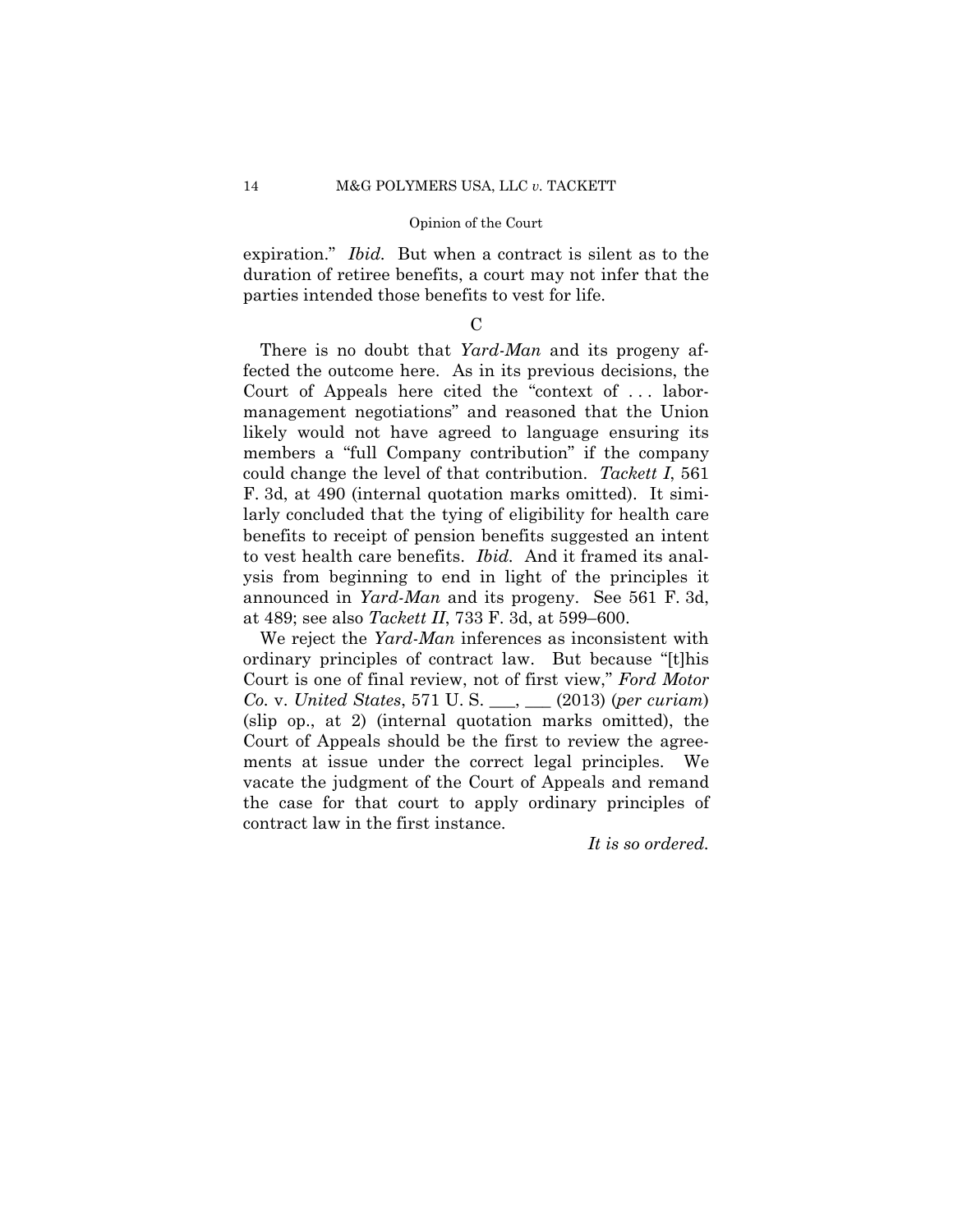GINSBURG, J., concurring

## $\frac{1}{2}$  ,  $\frac{1}{2}$  ,  $\frac{1}{2}$  ,  $\frac{1}{2}$  ,  $\frac{1}{2}$  ,  $\frac{1}{2}$  ,  $\frac{1}{2}$ **SUPREME COURT OF THE UNITED STATES**

#### $\frac{1}{2}$  ,  $\frac{1}{2}$  ,  $\frac{1}{2}$  ,  $\frac{1}{2}$  ,  $\frac{1}{2}$  ,  $\frac{1}{2}$ No. 13–1010

## M&G POLYMERS USA, LLC, ET AL., PETITIONERS *v.* HOBERT FREEL TACKETT ET AL.

## ON WRIT OF CERTIORARI TO THE UNITED STATES COURT OF APPEALS FOR THE SIXTH CIRCUIT

[January 26, 2015]

 JUSTICE GINSBURG, with whom JUSTICE BREYER, JUSTICE SOTOMAYOR, and JUSTICE KAGAN join, concurring.

 trols, and the court's inquiry should proceed no further. Today's decision rightly holds that courts must apply ordinary contract principles, shorn of presumptions, to determine whether retiree health-care benefits survive the expiration of a collective-bargaining agreement. Under the "cardinal principle" of contract interpretation, "the intention of the parties, to be gathered from the whole instrument, must prevail." 11 R. Lord, Williston on Contracts §30:2, p. 27 (4th ed. 2012) (Williston). To determine what the contracting parties intended, a court must examine the entire agreement in light of relevant industryspecific "customs, practices, usages, and terminology." *Id*., §30:4, at 55–58. When the intent of the parties is unambiguously expressed in the contract, that expression con-*Id.*, §30:6, at 98–104. But when the contract is ambiguous, a court may consider extrinsic evidence to determine the intentions of the parties. *Id*., §30:7, at 116–124.

Contrary to M&G's assertion, Brief for Petitioner 25, no rule requires "clear and express" language in order to show that parties intended health-care benefits to vest. "[C]onstraints upon the employer after the expiration date of a collective-bargaining agreement," we have observed,